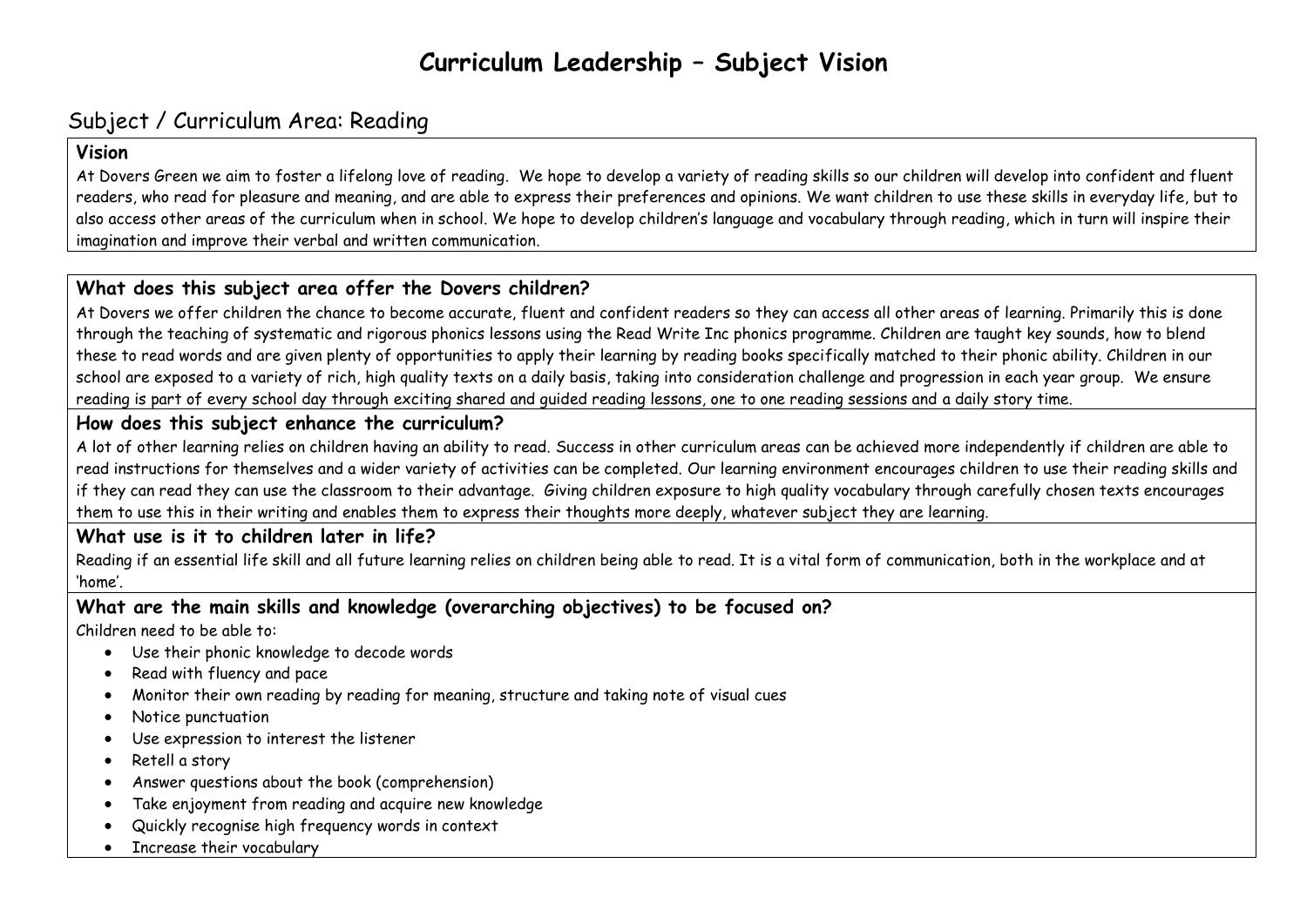# **Curriculum Leadership**

## Subject/Curriculum Area: Reading

'A book is a gift you can open again and again' – Garrison Keillor

#### **Intent**

At Dovers we believe that reading is fundamental to lifelong learning and we work alongside parents so that all children can reach their potential. We encourage children to develop a love of reading and to read for pleasure and offer them a range of texts to read. We teach children not only to decode accurately but also to understand what they are reading and to develop their vocabulary.

All children in EYFS, Year 1 and those who need it in Year 2 access daily phonics lesson following the Read Write Inc phonics programme. These lessons teach phonics in a systematic and rigorous way ensuring that children are given opportunities to learn and build upon their phonetical knowledge and skills. There is plenty of opportunity to revisit prior learning too. Half termly phonics assessment means that children are taught in streamed groups which match their phonics ability and these groups are flexible and fluid to reflect the progress children make. Those children who have completed the RWI programme move onto the RWI spelling programme or receive additional sessions on comprehension when assessment shows they are ready.

We also encourage reading for pleasure across the school by a dedicated daily 15 minute story time and this time is used to read a wide range of different texts. There is a suggested reading list for each year group with recommended titles across a range of genres but there is plenty of opportunity as well for reading other books following children's interests. Books are read over a series of sessions to give time for children to properly explore the story.

There is a yearly book week which celebrates stories and reading for pleasure. All outside areas have a reading area and all classes have book corners. Books are often shared in assemblies. Twice a year parents are invited in to school where they have opportunities to read with their children. Children in EYFS and Badgers are taken to the library weekly and children in KS1 have library lunch where they can change their books. Parents can also change library books at the end of the day.

In all areas of the reading curriculum we take into account the children's differing ability and needs. Children are frequently benchmarked according to PM levels and assessed in phonics. Comments are also recorded in the reading folder and reading diary so that both parents and teachers are aware of what children are working on and their next steps. This enables teachers and TAs to know exactly what each child needs to work on during their individual read. Shared and guided reading are differentiated to support the less able and challenge the high attainers.

EYFS:

In the EYFS children are initially heard to read once a week. From Spring 1 children will either receive a guided read or individual read in a week. Objectives for guided reading are taken from the EYFS framework to work on during guided reading.

KS1:

In KS1 children are heard to read once a week by either the teacher or the TA and they are heard by both over a fortnight. On the third week, Ladybird/ Butterfly words are tested. Either shared reading or guided reading is taught each week. Objectives are taken from Target Tracker to work on. Badgers:

Children are heard to read once a week by either a teacher or TA. This is on rotation so they are heard to read by both members of staff. Ladybird and Butterfly words are tested once a week alongside each read.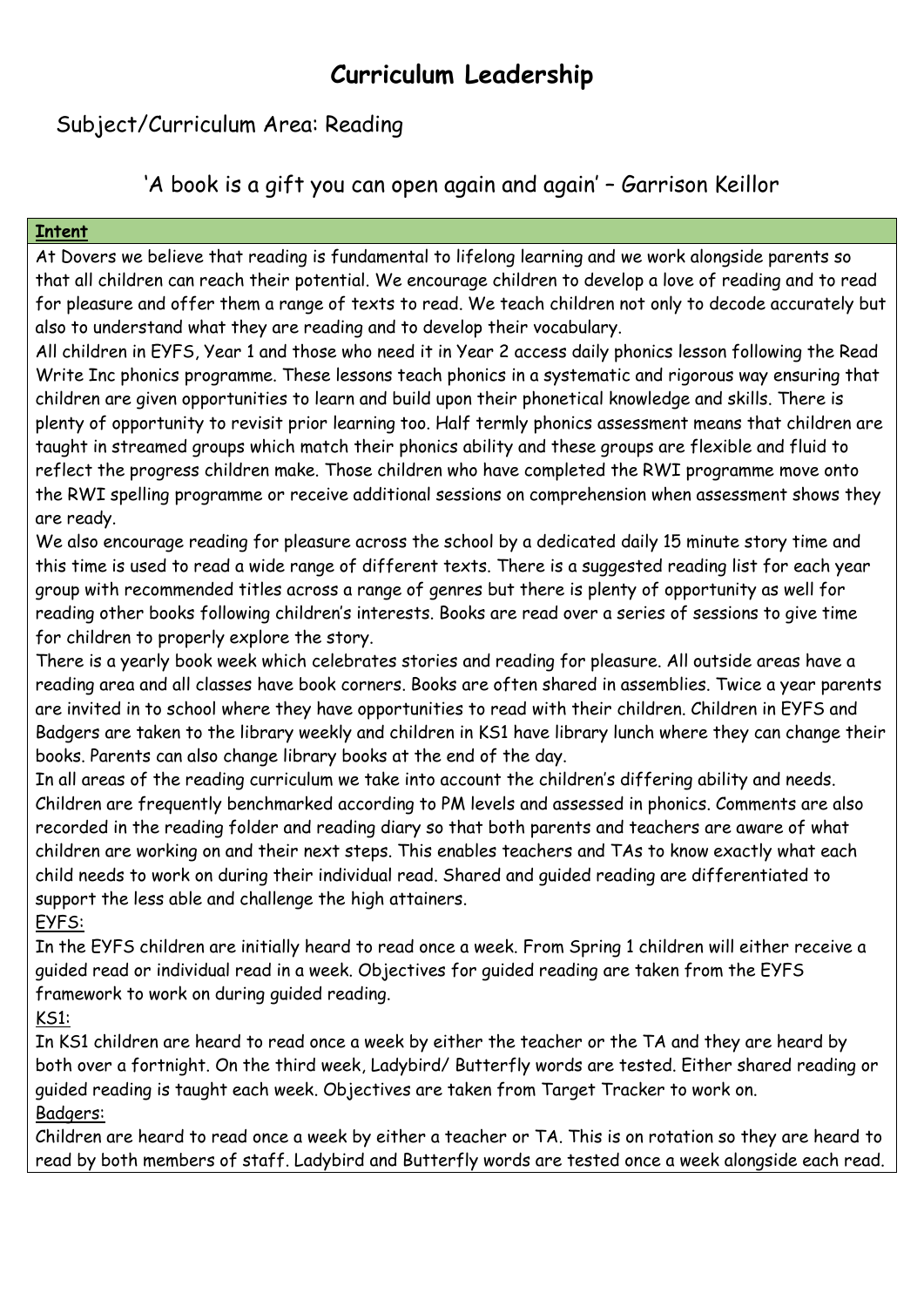#### **How does it cater for PP/SEND and higher attainers?**

The school offers the following interventions for PP, SEND or lower attaining children:

- All year groups- precision teaching, daily reads, additional phonics, Nessy, RWI 1:1 tutoring, additional guided reading
- EYFS and KS1- NELI
- Year 1- The Early Literacy Support Intervention (ELS)
- KS1- The Better Reading Partnership (BRP)
- KS1- Literacy for All

We understand that our PP children may not have the same access to a variety of texts at home and also may not also get as much exposure to verbal stories as we would like. To cater for this our PP children have an extra weekly story time, where language rich texts are shared and discussed. The school also provides these children extra books to borrow or at times keep. PP children also have priority access to our 'Reading Dog' Boomer, which they love! When assessing children's progress in reading we look at our PP and SEN children individually and as a group to ensure they are making the expected progress and actions are discussed with SLT at progress meetings to support them if needed. They are always considered for reading interventions, such as BRP and precision teaching if we notice they are falling behind with their reading. If a child has special educational needs in the area of reading, this will be accounted for in their Individual Support Plan and they will receive a daily reading intervention. All children in school are assessed regularly in their phonics and reading to ensure they are sufficiently challenged as well as guided reading and shared reading lessons being carefully differentiated. More able readers are grouped together for guided reading sessions where they can access more difficult texts and work on higher level reading skills. RWI assessment ensures children who have a secure phonic knowledge move on to a spelling programme (Year 2) or receive additional comprehension sessions (Year 1) to continue their development. Reading mats (with differentiated objectives) and regular assessment ensure that higher level readers are being taught comprehension skills appropriate to their ability in individual reads.

#### **Mastery**

#### **What is Mastery?**

A child's ability to skilfully **apply** their learning in more in‐depth ways is called **Mastery.** Mastery is not just knowing a fact, but it is using that fact in increasingly more complex situations to extend their learning. Mastery also enables children to work in ways which show a deeper understanding of a given task.

#### **What is Mastery in Reading?**

In the reading curriculum mastery is when a child is able to read fluently, with natural expression and fully understands the text that they are reading. A child would demonstrate enjoyment and passion for a wide range of books and actively choose to read a book for pleasure. They would be able to discuss a book in depth, drawing on their own experiences and other texts. Children would also be able to share and justify their opinion.

#### **How would a child's Mastery of Reading present itself?**

Reading for pleasure- actively choose to read a book, share, discuss and justify their opinions, listen with enthusiasm to books and enjoy a wide range of texts

Word Reading- read fluently and with expression

Comprehension- answer retrieval, inference and sequencing questions with detail and using quotes from the book, be able to justify and explain their answer, discuss the meaning of words in context , make links between other texts and their own experiences.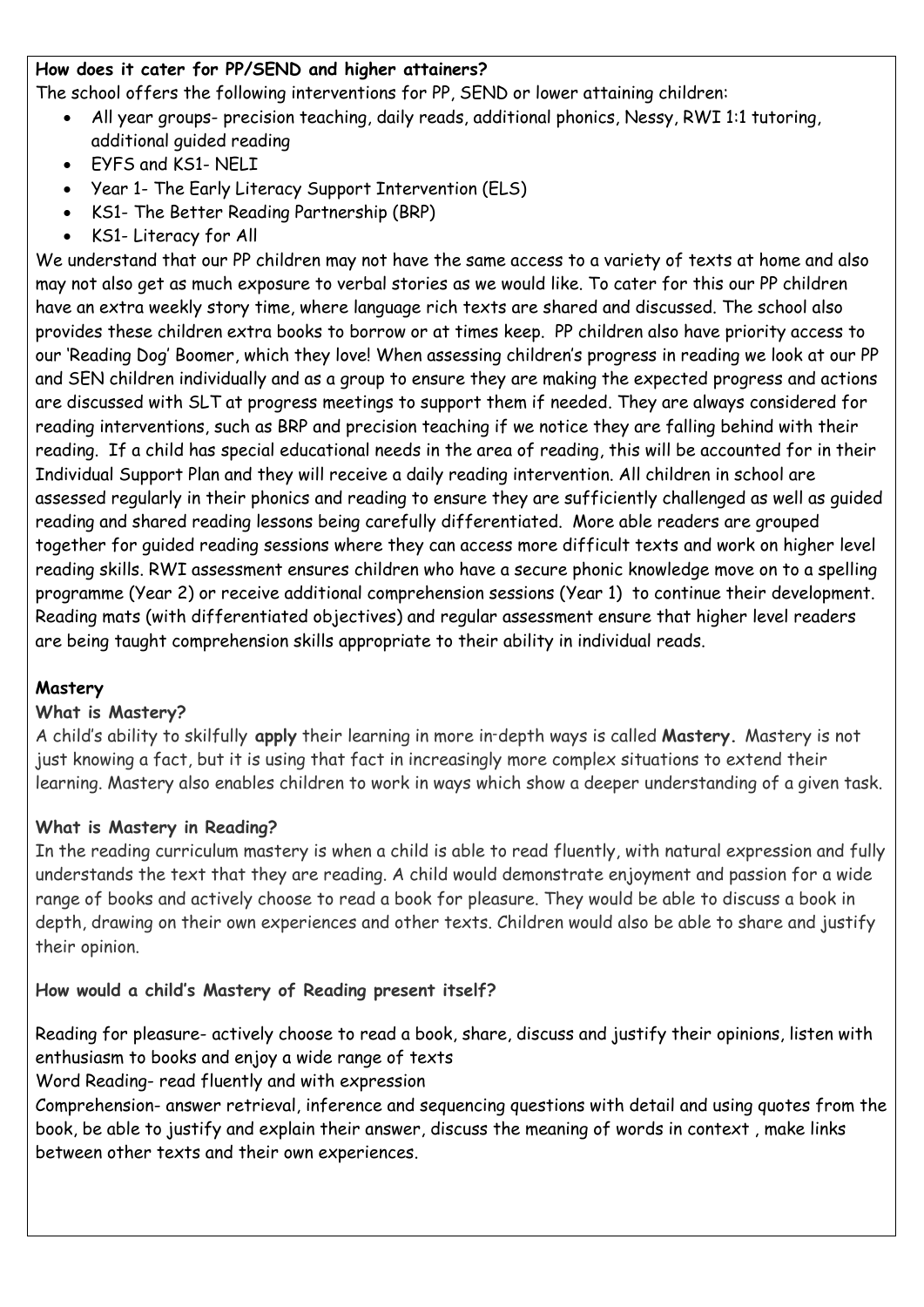#### **Implementation**

The national curriculum and EYFS framework is followed for reading as shown by the reading overviews which outline which statements should be taught when to ensure progression. Reading is taught discretely through the week in phonics, shared/ guided reading and individual reads. To support staff with teaching reading during individual reads reading mats have been created which relate to PM levels. These provide staff with focus objectives for each colour band. A question stem mat has also been created to provide staff with a range of questions to develop comprehension skills in all 5 areas (prediction, retrieval, inference, vocabulary and sequencing). There are a range of reading schemes followed in school and children are given a mix of these to support all reading skills. All children are given a RWI book which matches their phonics ability and the PM benchmarking scheme ensures that the other book that is given to children is also matched to their ability. Shared and guided reading are also carefully differentiated to offer the correct support to all children so they can access the learning.

All teachers are observed teaching reading during the year. Data is analysed at the end of each term and children who are not making progress are flagged and discussed as to how they can best be supported. Reading is discussed with the children to gain their opinions on reading lessons and books are monitored. Gap analysis and the reading overviews are used to plan the statements being taught each term. A variety of texts are used to teach shared and guided reading and these are decided based upon the statement being taught. There is a list of titles to be taught across the year in these lessons to ensure a range of texts and genres are taught but there is also plenty of time to read books related to topics and children's interests.

To ensure that staff is teaching reading to a high standard training in RWI is held half termly and other reading training occurs as and when it is applicable during the year. There are also opportunities to observe others hear individual readers to share good practise and time at staff meetings to share new ideas and set expectations. Staff are expected to feedback about any courses that they have attended at staff meeting.

English network meetings are attended by the English leads. SESTA Leading lights have also been attended when they are relevant to reading.

#### **Impact**

- Teaching approaches to reading and phonics are consistent across the school thanks to a whole staff training approach.
- RWI is now showing impact. Staff confidence in delivering sessions is far higher thanks to training and refresher sessions. Children have come up to year 1 with higher levels of phonics this year. RWI assessment shows the children are making rapid progress and improvement in spelling is more apparent in books. We will be able to compare data more easily at the end of this year as at present, because of two lockdowns, we have not had a full year's data to analyse. Children will also take the phonics screening this year, which has been cancelled the previous two years.
- Learning walks show high emphasis is placed on oracy and rich vocabulary and resources and displays in the classroom reinforce this.

We analyse the impact of our writing provision in school by looking at data, particularly end of year data over the three years.

**EYFS:** 2017-2018 Dovers 85.7 % National 73.3% 2018-2019 Dovers 76.4 % National 73.7%